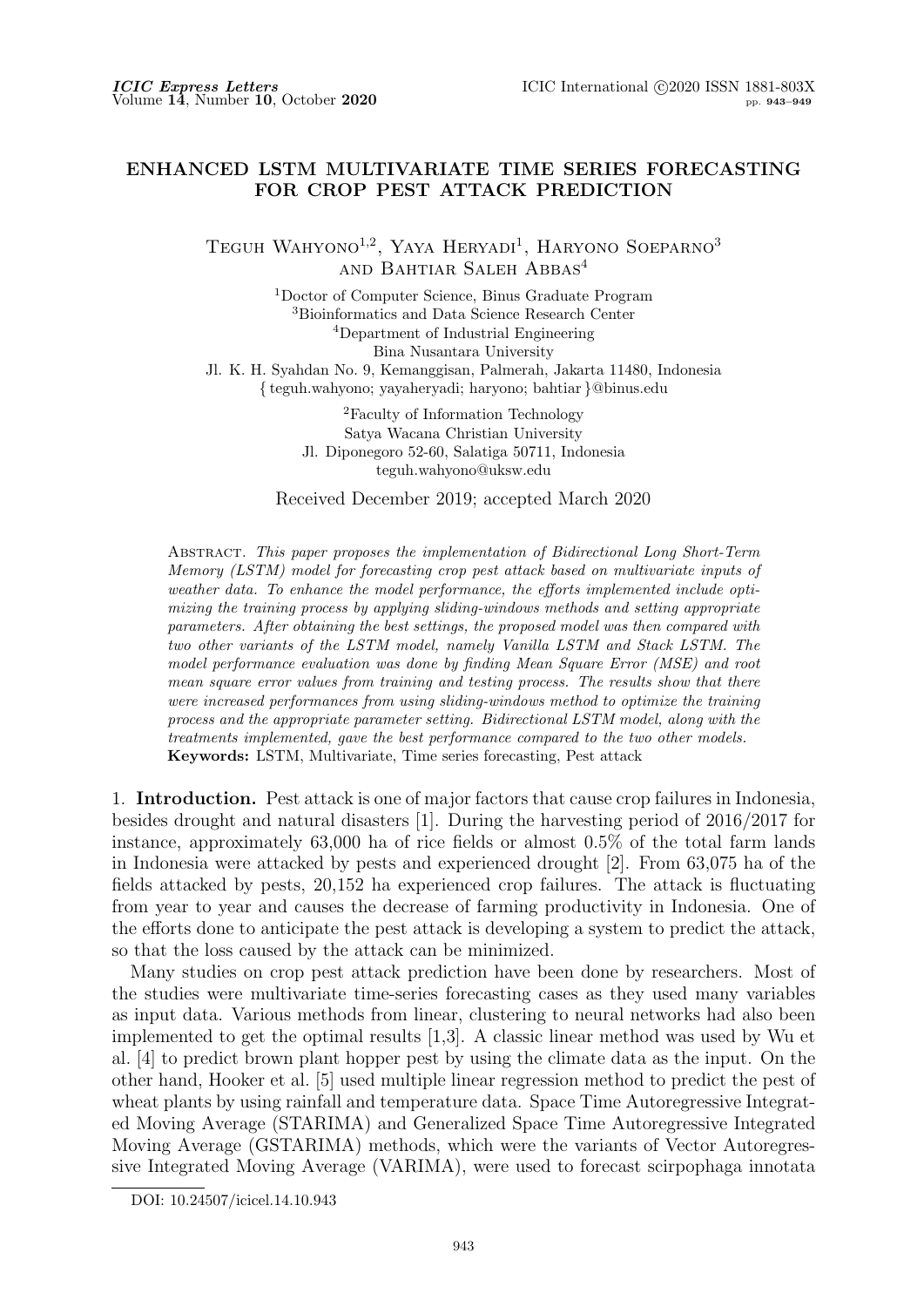pest attack [6]. Meanwhile, Gaussian Na¨ıve Bayes method was used to predict pest attack through data mining technique [7] and hemileia vastatrix disease in coffee plants [8].

The classic time-series methods employed in the above examples had several weaknesses, including relatively strict requirements, linear dependency from time to time, inflexibility in scalability and high dimensional data, as well as incompatibility to long-term dependencies model. A more flexible approach to modeling multivariable relationships was to use the neural network model. For example, studies done by Klem et al. [9] predicted deoxynivalenol disease in wheat plants. Also, Wibowo and Sutikno [10] used neural network to predict pest attack in paddy plants. Neural network model is considered fairly flexible as it does not require data assumptions that are often difficult to fulfill [11].

One of neural network architectures considered to be successful in modeling non-linear temporary data is Long Short-Term Memory (LSTM) neural network. Kim and Chung [12] used LSTM to predict pests in cotton, while Chen et al. [13] applied the method for early forecasting in rice blast disease. Those studies show that LSTM had good performance in multivariate time-series forecasting. The model can also handle long-term dependencies that often become an issue in classic time-series methods [11]. Other studies done by Maholtra et al. [14] and AlDosari [15] also indicate that LSTM has the ability to work effectively in many studies on forecasting. Nevertheless, some of these studies [14,15] recommend further research to improve its prediction results, especially in terms of optimizing the training process as will be discussed in this paper.

This research proposes the implementation of LSTM multivariate forecasting time-series with bidirectional model in a case of paddy or rice crop pests attack by using climate data as the input variable. Boyolali Regency of Central Java Province was chosen as the object of the research since the region was one of rice production centers in Indonesia that had many pest attack cases [1]. Several experiments were done to enhance the performance of the model in predicting. Some efforts implemented include optimizing the training process by applying sliding-windows methods and setting appropriate parameter so that the best performance could be achieved. Sliding windows is a way to transform data so that the input data can be used appropriately in LSTM model [16,17]. An appropriate setting of the window can minimize the loss function of the model [17]. Finally, the proposed model was compared with two other variants of the LSTM model namely Vanilla LSTM and Stack LSTM.

The rest of the paper is organized as follows. Part two discusses about the research methodology and the algorithm used in this research. Part three describes the experiment result of the research and the last part consists of conclusions and future work.

## 2. **Methodology.**

2.1. **Proposed method.** This paper proposes the implementation of Bidirectional Long Short-Term Memory (LSTM) model to forecast crop pest attack. The proposed method is shown in the diagram in Figure 1. The input data used were climate data (including temperature, rainfall, and humidity) and area coverage of pest attack arranged in timeseries.

Before they were used for training models, a pre-processing phase was done by normalizing and transforming the data. The normalization of the data was carried out by using min-max scaler, whereas the data transformation was done by using sliding-windows method. Sliding windows is a way to transform data based on specific time frame so that the input data can be used appropriately in LSTM model [16,17]. For example, if the current time is *t* and the predicted value is at  $t + 1$ , then the input variables are  $t, t - 1$ ,  $t-2$  to  $t-n$ . The width of the data, *n*, is called window [16].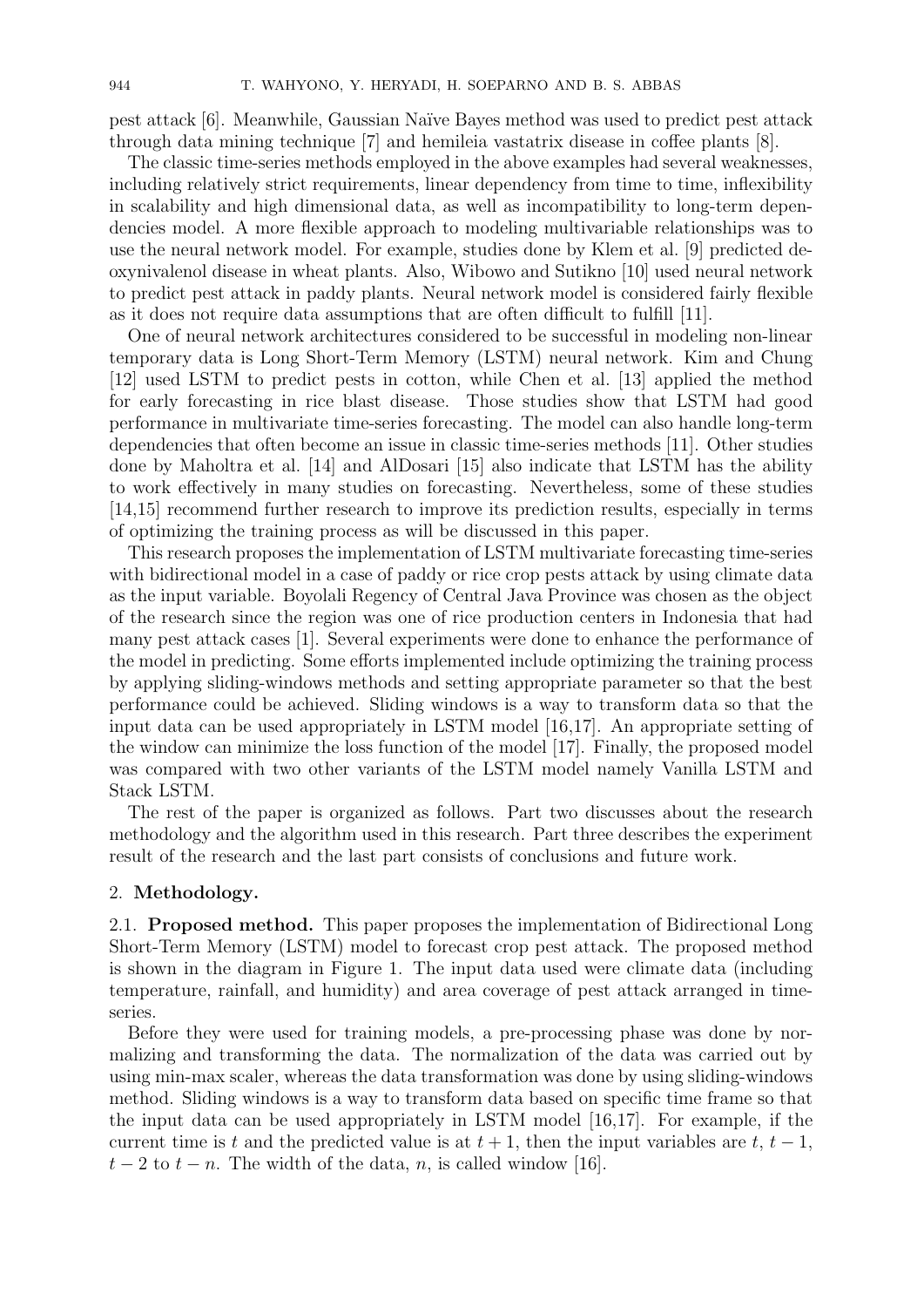

Figure 1. Proposed method design

The proposed model was Bidirectional LSTM which combined Forward LSTM and Backward LSTM densely connected as an additional layer. The next step was to process training and testing by using the developed model. To optimize the training process, an appropriate parameter adjustment was performed to obtain optimal results. These parameters include epoch and batch size to get an optimal learning rate. Experimental approach is used to find the best parameter values for the given data set.

The model performance evaluation was done by finding Mean Square Error (MSE) and root mean square error values from training and testing process. MSE was used to measure the consistency of the model with square differences between actual data and predicted data, as shown in the equation below.

$$
MSE = \frac{1}{n} \sum_{i=1}^{n} (X_{obs,i} - X_{pred,i})^2
$$
 (1)

where *n* is number of data,  $X_{obs}$  is observed values and  $X_{pred}$  is the predicted values.

Furthermore, RMSE was used to measure the accuracy level of the model's prediction results. The value of the errors generated by the prediction model could be seen from the RMSE value. The RMSE calculation can be seen in Equation (2).

$$
\text{RMSE} = \sqrt{\frac{\sum_{i=1}^{n} (X_{obs,i} - X_{pred,i})^2}{n}}
$$
\n(2)

where *n* is number of data,  $X_{obs}$  is observed values and  $X_{pred}$  is the predicted values. The lower RMSE means the performance of the model is better. It means that the value of the prediction was close to the value in the reality. Finally, the results of those three models, Vanilla LSTM, Stack LSTM and Bidirectional LSTM, were compared to find the optimal model.

2.2. **Dataset.** This study used a dataset consisting of climate data and area coverage data of scirpophaga innotata pest attack in Boyolali Regency of Central Java Province, Indonesia. The dataset was arranged in multivariate time-series. The climate data used in this study were average daily temperature, humidity and rainfall during 15 years period from 2001 to 2016. The daily rainfall data and the pest attack data were gathered from daily observations done by The Center of Food Crops and Horticulture Protection of Central Java Province. Meanwhile, the data of humidity and the length of sunray exposure were obtained from Weather Observation Station of Indonesia Air Force in Adisumarmo Airport, Solo.

2.3. **LSTM model.** LSTM is one of deep learning methods, which is the development of Recurrent Neural Network (RNN) known to have a good ability in many studies on time-series forecasting and to solve problems in long-term dependencies model [14,15].

As Figure 2 indicates, an LSTM network has three main gateways, which are input gate, forget gate, and output gate  $[18]$ . In this model, the input units are denoted by x,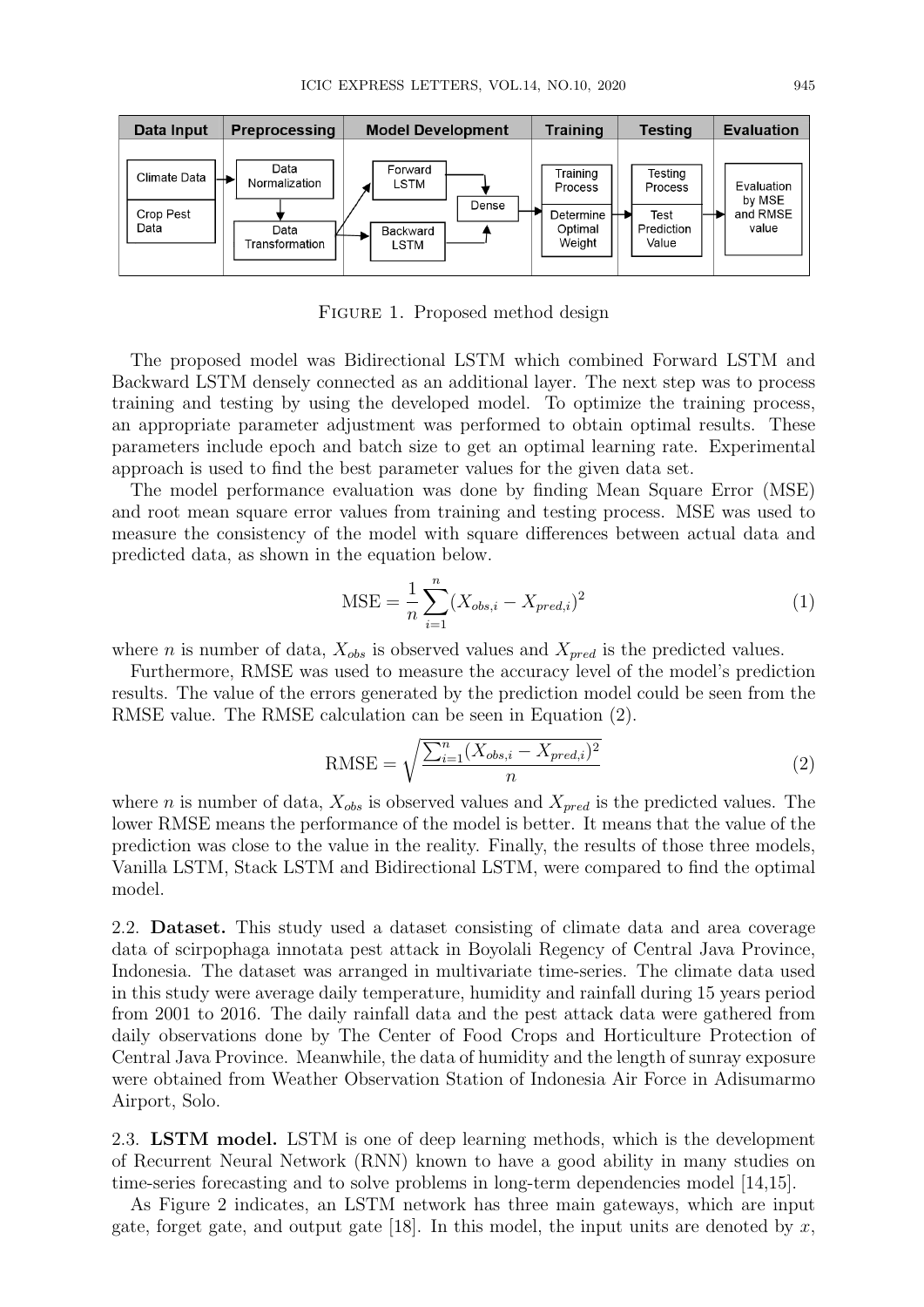

Figure 2. LSTM architecture

the output units by *y* and the hidden units by *h*. Input gate (*i*) will determine the new information stored in the cell state with the formula seen in Equation (3).

$$
\vec{i}_t = \sigma \left( \vec{x}_t W_{xi} + \vec{h}_{t-1} W_{hi} + \vec{c}_{t-1} W_{ci} + \vec{b}_i \right)
$$
 (3)

where *t* is discrete time  $(t = 1, 2, \ldots, n)$ ,  $\sigma$  is the logistic sigmoid activation function, *W* is the weights,  $c$  is memory cell units and  $b$  is the bias. Forget gate  $(f)$  will determine the information that should be deleted from a cell state to diminish dependency toward long-term memory.

$$
\vec{f}_t = \sigma \left( \vec{x}_t W_{xf} + \vec{h}_{t-1} W_{hf} + \vec{c}_{t-1} W_{cf} + \vec{b}_f \right)
$$
\n(4)

Next, cell units (*c*) will be updated into cell state as seen in Equation (5).

$$
\vec{c}_t = \vec{f}_t \circ \vec{c}_{t-1} + \vec{i}_t \circ \tanh\left(\vec{x}_t W_{xc} + \vec{h}_{t-1} W_{hc} + \vec{b}_c\right)
$$
(5)

where (**○**) denotes an element-wise multiplication.

The parts of the acquired cell states will be cut by output gate. Below is the equation of the output gate (*o*).

$$
\vec{o}_t = \sigma \left( \vec{x}_t W_{xo} + \vec{h}_{t-1} W_{ho} + \vec{c}_t W_{co} + \vec{b}_o \right)
$$
(6)

The output value from the cell, which is the hidden activation, is formed from the calculation of the two terms as seen in Equation (7).

$$
\vec{h}_t = \vec{o}_t \circ \tanh\left(\vec{c}_t\right) \tag{7}
$$

There were three LSTM models compared in this research, including Vanilla LSTM, Stack LSTM and Bidirectional LSTM. Generally, the structure of the three LSTM models could be seen in Figure 3. Vanilla LSTM was the basic LSTM configuration [16] by adding densely connected as an additional layer applied to reducing network complexity and improving accuracy. Stack LSTM is a deep learning model that is done by layering some hidden LSTM so that they form a deeper model that is capable of getting more accurate object descriptions [16].

Meanwhile, Bidirectional LSTM combined two ways LSTM, Forward and Backward, to improve the performance of the network. In Forward LSTM layer, the input was arranged just the way it was, while in Backward LSTM, the input was arranged in a descending order from the available data. In Bidirectional LSTM, element-wise sum was used to combine outputs from Forward LSTM and Backward LSTM as in Equation (8) below.

$$
h_i = \left[\vec{h}_i \oplus \vec{h}_i\right] \tag{8}
$$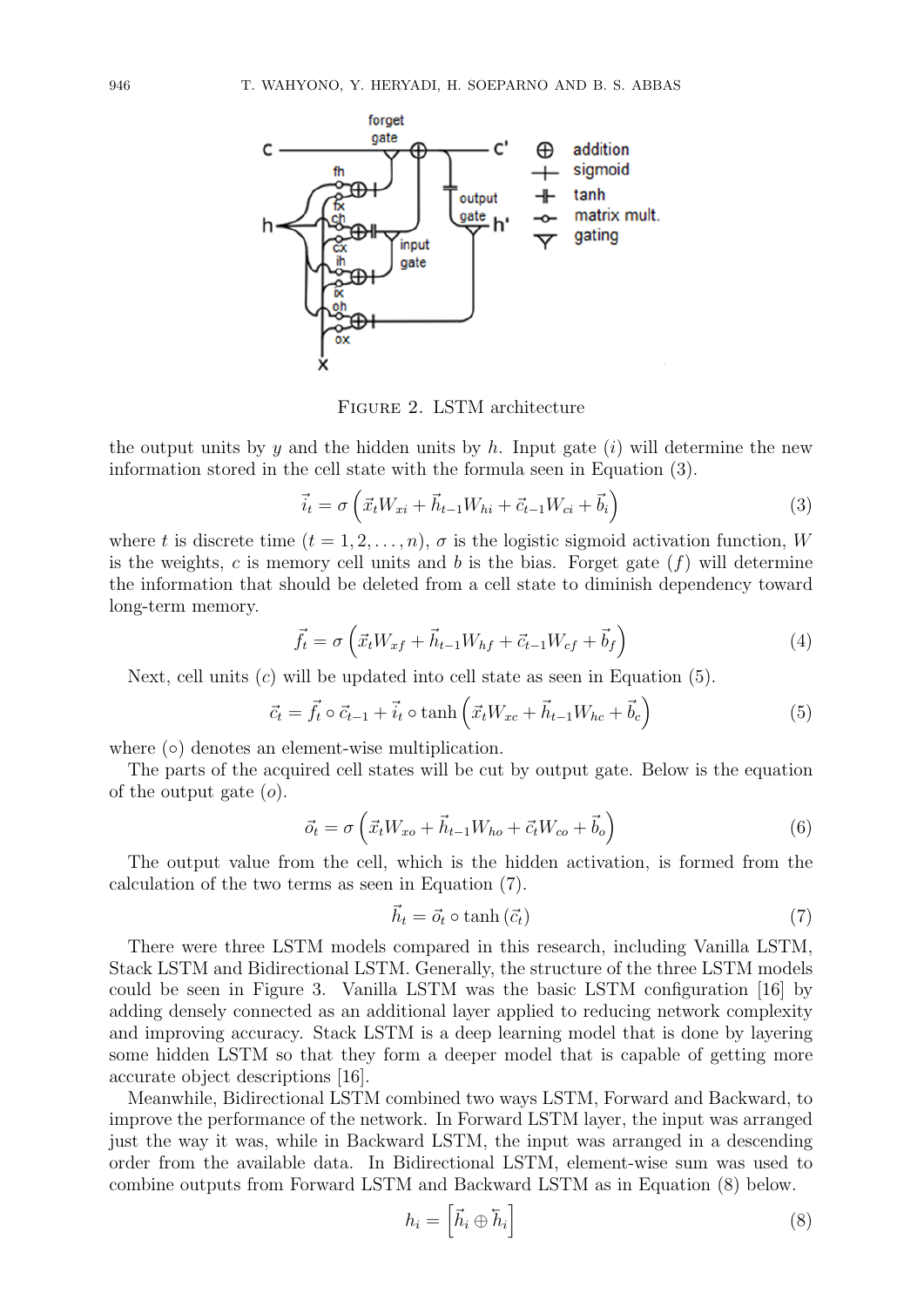

Figure 3. Three LSTM models that were compared

This approach gave relatively significant influence in LSTM recurrent neural network. It provided arrangements for both forward and backward, that were practically needed when the model used input vectors.

3. **Result and Discussion.** This study compared the proposed model (Bidirectional LSTM) with Vanilla LSTM and Stack LSTM. In the first step, Vanilla LSTM was implemented to create a prediction of rice crops pest attack. Next, sliding windows were applied to Vanilla LSTM to find the best size of sliding window. Table 1 below shows the comparison of Vanilla LSTM model performances by applying sliding windows of various sizes.

| Model        | Window<br>length | Training |         | Training score      | <b>Testing score</b> |        |
|--------------|------------------|----------|---------|---------------------|----------------------|--------|
|              |                  | duration | MSE     | <b>RMSE</b>         | <b>MSE</b>           | RMSE   |
|              |                  | (second) | $(\pm)$ | $\left( \pm\right)$ | $\pm)$               | $\pm)$ |
| Vanilla LSTM |                  | 5.893    | 0.149   | 0.386               | 0.144                | 0.379  |
|              | 10               | 5.499    | 0.143   | 0.378               | 0.138                | 0.372  |
|              | 15               | 4.160    | 0.142   | 0.377               | 0.134                | 0.366  |
|              | 20               | 4.148    | 0.137   | 0.370               | 0.136                | 0.369  |
|              | 25               | 4.121    | 0.139   | 0.374               | 0.136                | 0.370  |

Table 1. The application of sliding windows in Vanilla LSTM

The best performance in this experiment could be seen from the indicator of training durations, training scores, and testing scores. Training and testing scores could be seen from MSE and RMSE values. The smaller the MSE and RMSE values, the better the system's performance. The searching of the optimum windows length value created model performance graphic, as presented in Figure 4.

Figure 4 shows that the best performance during training was obtained when the window length is 20. However, the best performance during testing was achieved at the window length 15. Based on the experiment result, we can infer that windows length has significant influence on the performance of the proposed model and its acceptable values are in the range of 15 to 20.

After obtaining the optimal length of windows, the next experiment was setting parameters such as epoch and batch size. After several experiments, it turns out that the best parameter setting was at epoch  $= 50$  and batch size  $= 100$ . The results of these parameter settings appeared on the graph of the loss model, as can be seen in Figure 5. The graph shows that the value of training loss decreased continuously, indicating that the model was well trained.

The last step of this experiment was comparing Vanilla LSTM and Stack LSTM with Bidirectional LSTM. Table 2 shows the results of the comparisons. From the table, it can be seen that in terms of training duration, Stack LSTM and Bidirectional LSTM took longer time to perform training process. However, in terms of accuracy performance, it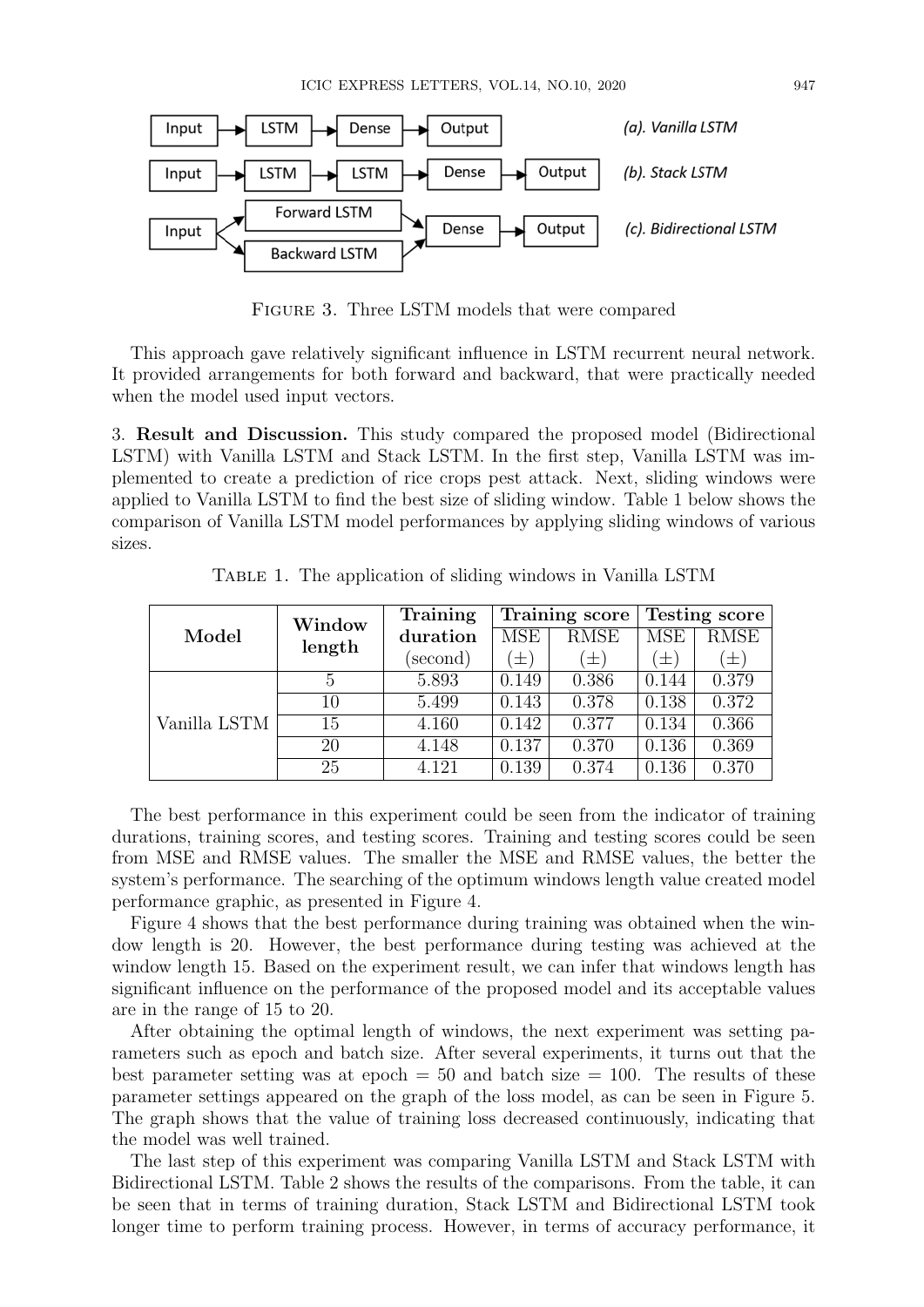

FIGURE 4. Model performance by windows length



Figure 5. Model loss graphic

Table 2. The comparison among Vanilla LSTM, Stack LSTM and Bidirectional LSTM

|                    | Window | Training<br>Training score |            | Testing score |            |                     |
|--------------------|--------|----------------------------|------------|---------------|------------|---------------------|
| Model              | length | duration                   | <b>MSE</b> | <b>RMSE</b>   | <b>MSE</b> | <b>RMSE</b>         |
|                    |        | (second)                   | $\pm$      | 士             | $\pm$ '    | $\left( \pm\right)$ |
| Vanilla LSTM       | 20     | 4.148                      | 0.137      | 0.370         | 0.136      | 0.369               |
| Stack LSTM         | 20     | 6.226                      | 0.137      | 0.371         | 0.137      | 0.370               |
| Bidirectional LSTM | 20     | 7.429                      | 0.133      | 0.365         | 0.135      | 0.368               |

can be concluded that Bidirectional LSTM had the highest accuracy level compared to Stack LSTM and Vanilla LSTM. This can be seen in the MSE and RMSE values of the results in the training and testing process in those models.

4. **Conclusions.** The setting of the appropriate windows lengths in split windows methods gave a significant influence toward multivariate time series forecasting models that used LSTM. However, the optimum value needed to be considered since the wider the window did not always mean the better the performance. The use of Stack LSTM that was done by layering some hidden LSTM layers to make a deeper model could improve the accuracy value of the model, although it needed longer duration. The best accuracy